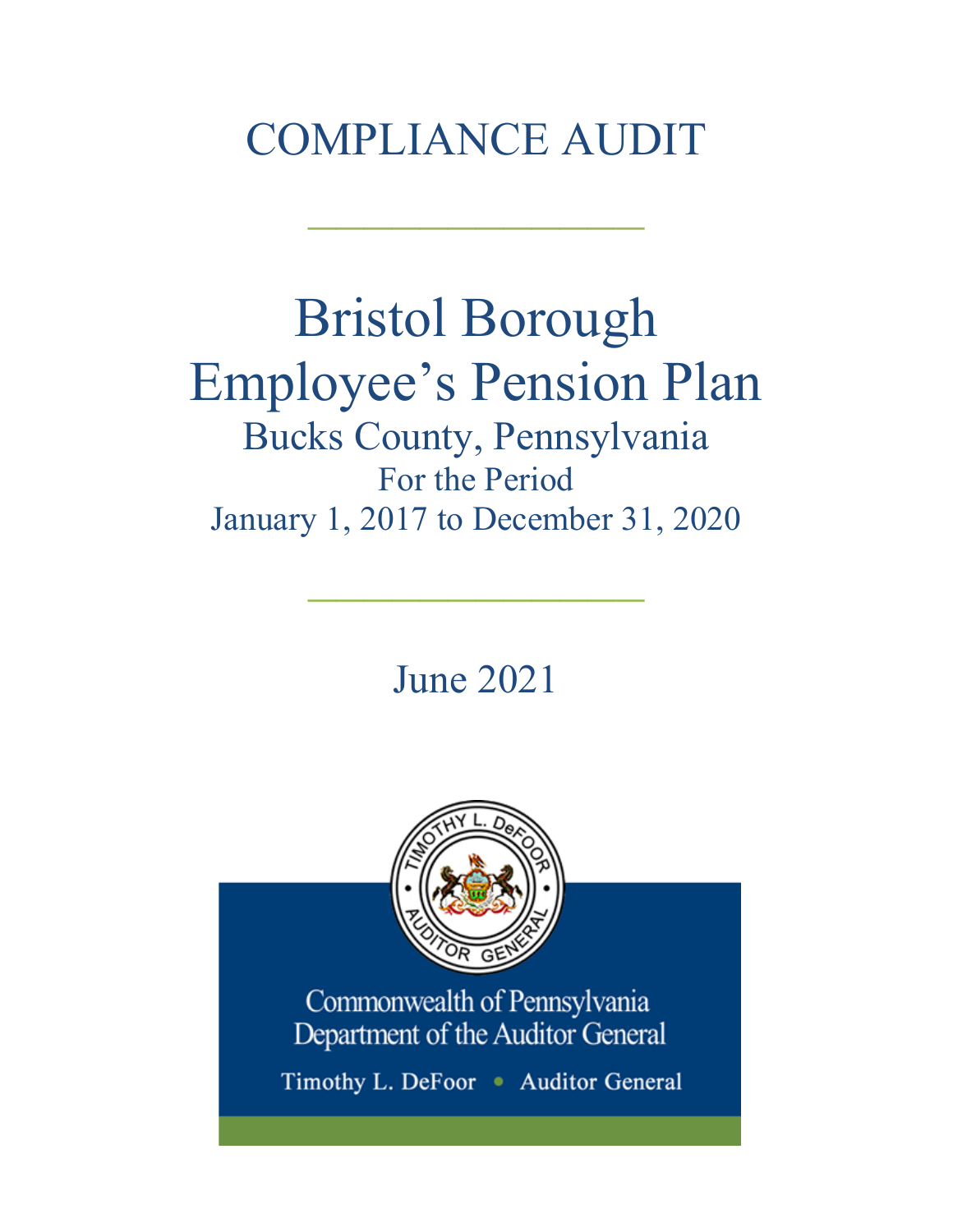

**Commonwealth of Pennsylvania** Department of the Auditor General Harrisburg, PA 17120-0018 Facebook: Pennsylvania Auditor General Twitter: @PAAuditorGen www.PaAuditor.gov

TIMOTHY L. DEFOOR **AUDITOR GENERAL** 

The Honorable Mayor and Borough Council Bristol Borough Bucks County Bristol, PA 19007

We have conducted a compliance audit of the Bristol Borough Employee's Pension Plan for the period January 1, 2017 to December 31, 2020. We also evaluated compliance with some requirements subsequent to that period when possible. The audit was conducted pursuant to authority derived from the Municipal Pension Plan Funding Standard and Recovery Act (Act 205 of 1984, as amended, 53 P.S. § 895.402(j)), which requires the Auditor General, as deemed necessary, to audit every municipality which receives general municipal pension system state aid and every municipal pension plan and fund in which general municipal pension system state aid is deposited. The audit was not conducted, nor was it required to be, in accordance with Government Auditing Standards issued by the Comptroller General of the United States. We planned and performed the audit to obtain sufficient, appropriate evidence to provide a reasonable basis for our finding and conclusions based on our audit objective. We believe that the evidence obtained provides a reasonable basis for our finding and conclusions based on our audit objective.

The objective of the audit was to determine if the pension plan was administered in compliance with applicable state laws, regulations, contracts, administrative procedures, and local ordinances and policies.

Our audit was limited to the areas related to the objective identified above. To determine whether the pension plan was administered in compliance with applicable state laws, regulations, contracts, administrative procedures, and local ordinances and policies, our methodology included the following:

We determined whether state aid was properly determined and deposited in accordance with Act 205 requirements by verifying the annual deposit date of state aid and determining whether deposits were made within 30 days of receipt for all years within the period under audit.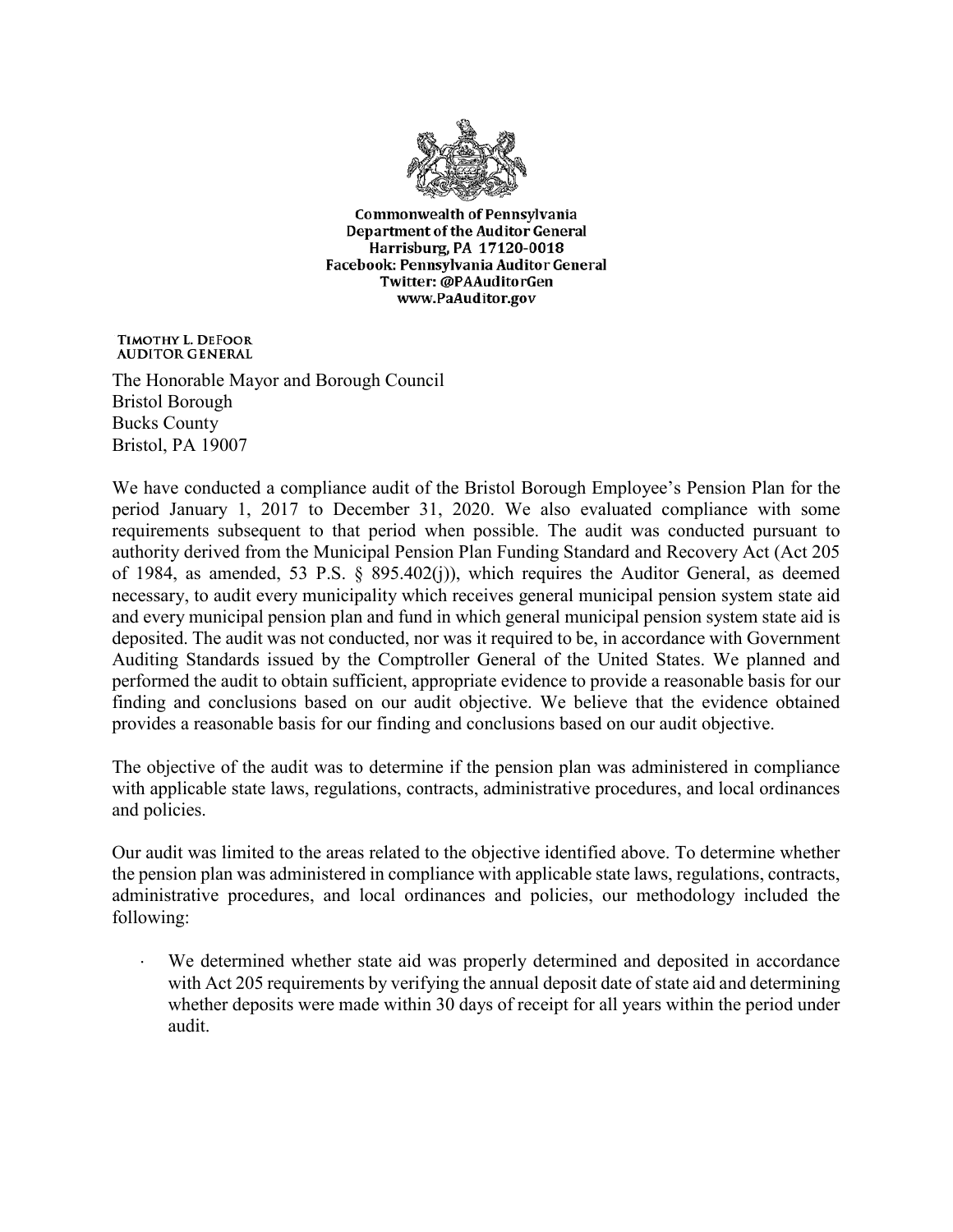- We determined whether annual employer contributions were calculated and deposited in accordance with the plan's governing document and applicable laws and regulations by examining the municipality's calculation of the plan's annual financial requirements and minimum municipal obligation (MMO) and comparing these calculated amounts to amounts actually budgeted and deposited into the pension plan as evidenced by supporting documentation.
- We determined whether annual employee contributions were calculated, deducted, and deposited into the pension plan in accordance with the plan's governing document and applicable laws and regulations by testing total members' contributions on an annual basis using the rates obtained from the plan's governing document in effect for all years within the period under audit and examining documents evidencing the deposit of these employee contributions into the pension plan.
- We determined whether retirement benefits calculated for plan members who retired during the current audit period represent payments to all (and only) those entitled to receive them and were properly determined and disbursed in accordance with the plan's governing document, applicable laws, and regulations by recalculating the amount of the monthly pension benefits due to the retired individuals and comparing these amounts to supporting documentation evidencing amounts determined and actually paid to the recipients.
- We determined whether the January 1, 2017, and January 1, 2019 actuarial valuation reports were prepared and submitted by March 31, 2018, and 2020 in accordance with Act 205 and whether selected information provided on these reports is accurate, complete, and in accordance with plan provisions to ensure compliance for participation in the state aid program by comparing selected information to supporting source documentation.

Bristol Borough contracted with an independent certified public accounting firm for annual audits of its basic financial statements for the years ended December 31, 2017, 2018, and 2019 which are available at the borough's offices. Those financial statements were not audited by us and, accordingly, we express no opinion or other form of assurance on them.

Borough officials are responsible for establishing and maintaining effective internal controls to provide reasonable assurance that the Bristol Borough Employee's Pension Plan is administered in compliance with applicable state laws, regulations, contracts, administrative procedures, and local ordinances and policies. As previously described, we tested transactions, interviewed selected officials, and performed procedures to the extent necessary to provide reasonable assurance of detecting instances of noncompliance with legal and regulatory requirements or noncompliance with provisions of contracts, administrative procedures, and local ordinances and policies that are significant within the context of the audit objective.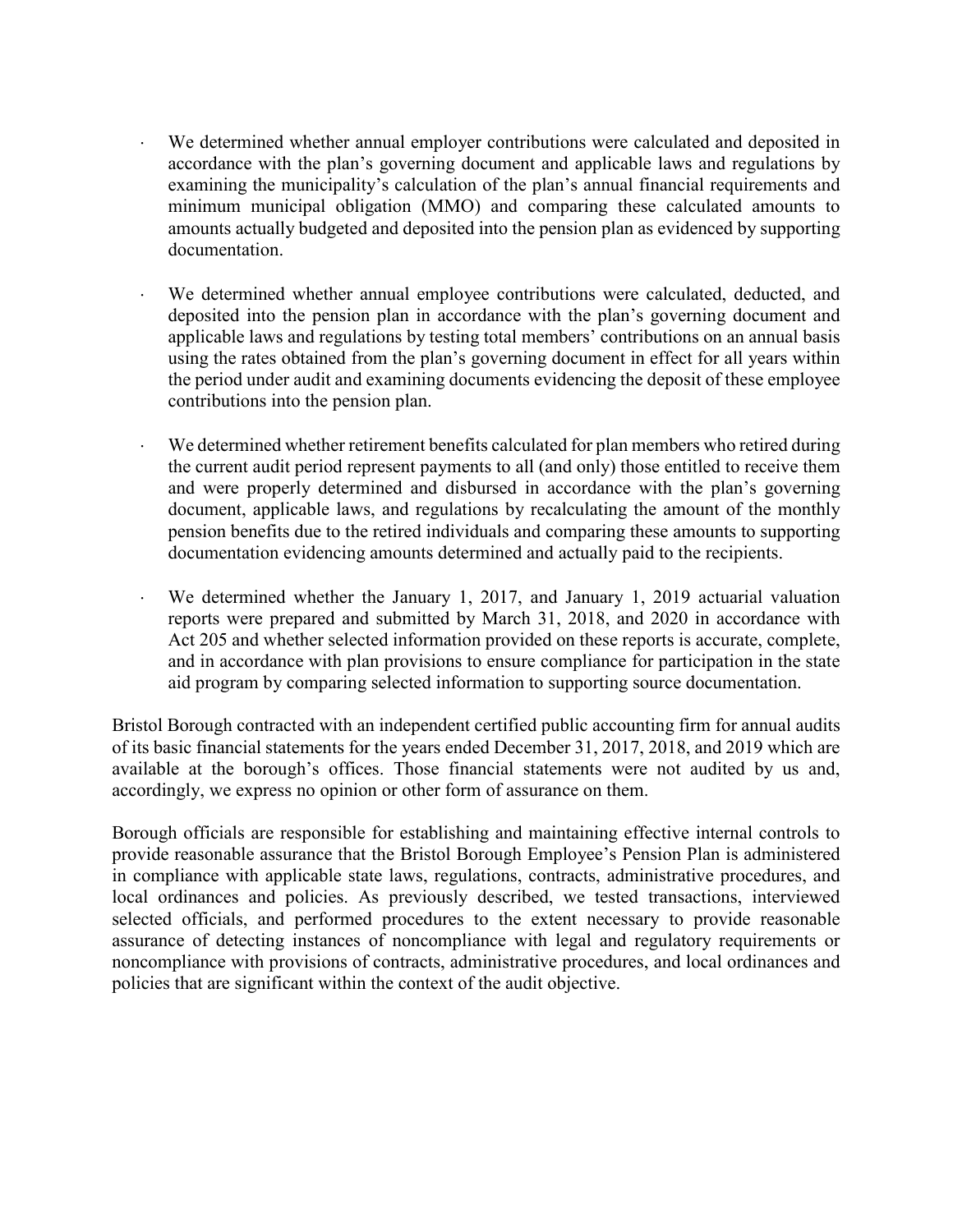This is a revised report previously dated May 11, 2021 and is revised due to errors that appeared in the finding and recommendation in that report.

The results of our procedures indicated that, in all significant respects, the Bristol Borough Employee's Pension Plan was administered in compliance with applicable state laws, regulations, contracts, administrative procedures, and local ordinances and policies, except as noted in the following finding further discussed later in this report:

# Finding – Failure To Fully Pay The Minimum Municipal Obligation Of The Plan

As previously noted, one of the objectives of our audit of the Bristol Borough Employee's Pension Plan was to determine compliance with applicable state laws, regulations, contracts, administrative procedures, and local ordinances and policies. Among several provisions relating to municipal pension plans, Act 205, which was amended on September 18, 2009 through the adoption of Act 44 of 2009, provides for the implementation of a distress recovery program. Three levels of distress have been established:

| Indication        | Funding Criteria |
|-------------------|------------------|
| Minimal distress  | 70-89%           |
| Moderate distress | $50 - 69\%$      |
| Severe distress   | Less than $50\%$ |
|                   |                  |

The accompanying supplementary information is presented for purposes of additional analysis. We did not audit the information or conclude on it and, accordingly, express no form of assurance on it. **However, we are extremely concerned about the funded status of the plan contained in the schedule of funding progress included in this report which indicates the plan's funded ratio is 46.6% as of January 1, 2019, which is the most recent data available.** We encourage borough officials to monitor the funding of the employee's pension plan to ensure its long-term financial stability.

The contents of this report were discussed with officials of Bristol Borough and, where appropriate, their responses have been included in the report.

Timothy L. DeFoor

June 29, 2021 Timothy L. DeFoor Auditor General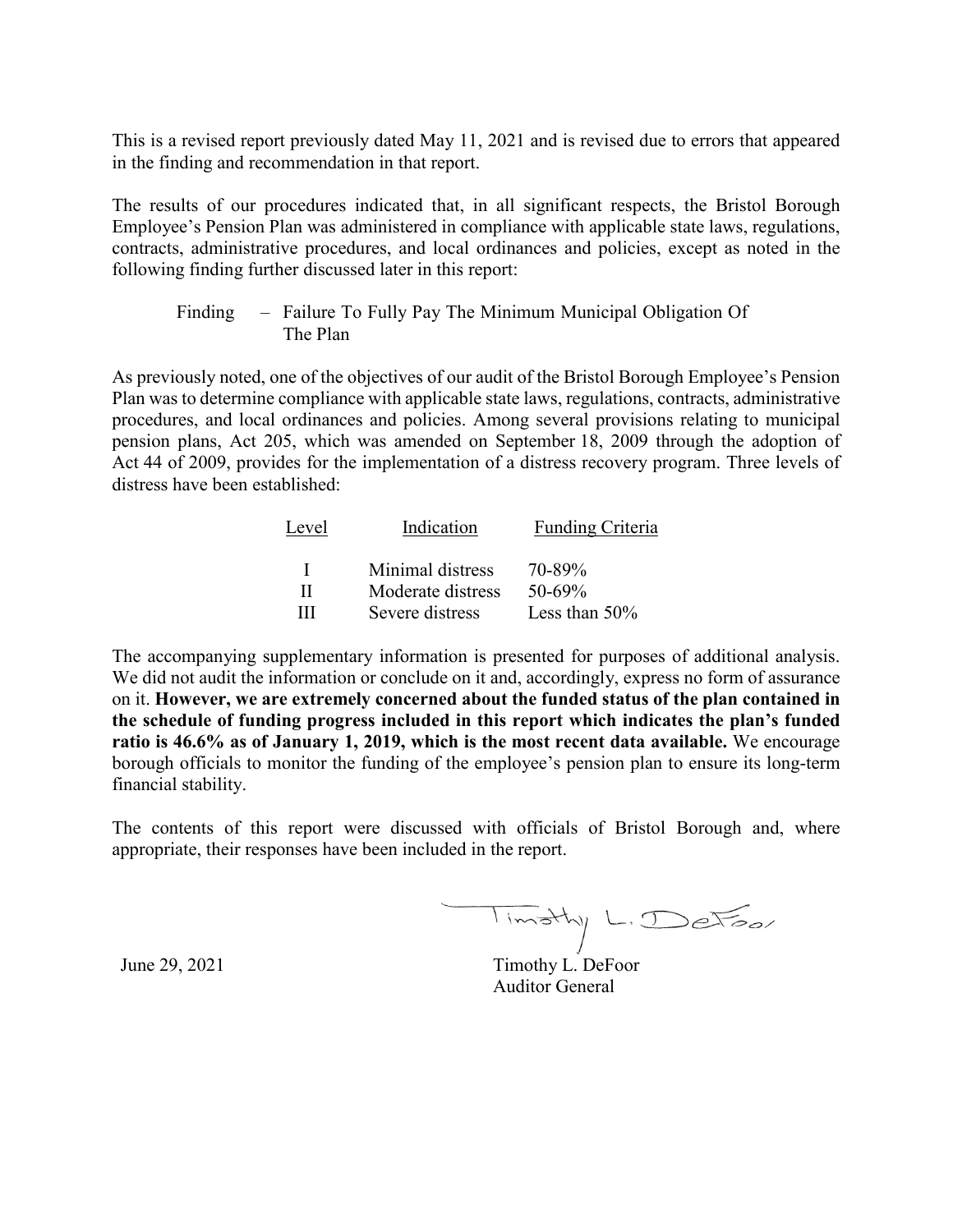# **CONTENTS**

|                                                                             | Page |
|-----------------------------------------------------------------------------|------|
|                                                                             |      |
| Finding and Recommendation:                                                 |      |
| Finding – Failure To Fully Pay The Minimum Municipal Obligation Of The Plan |      |
|                                                                             |      |
|                                                                             |      |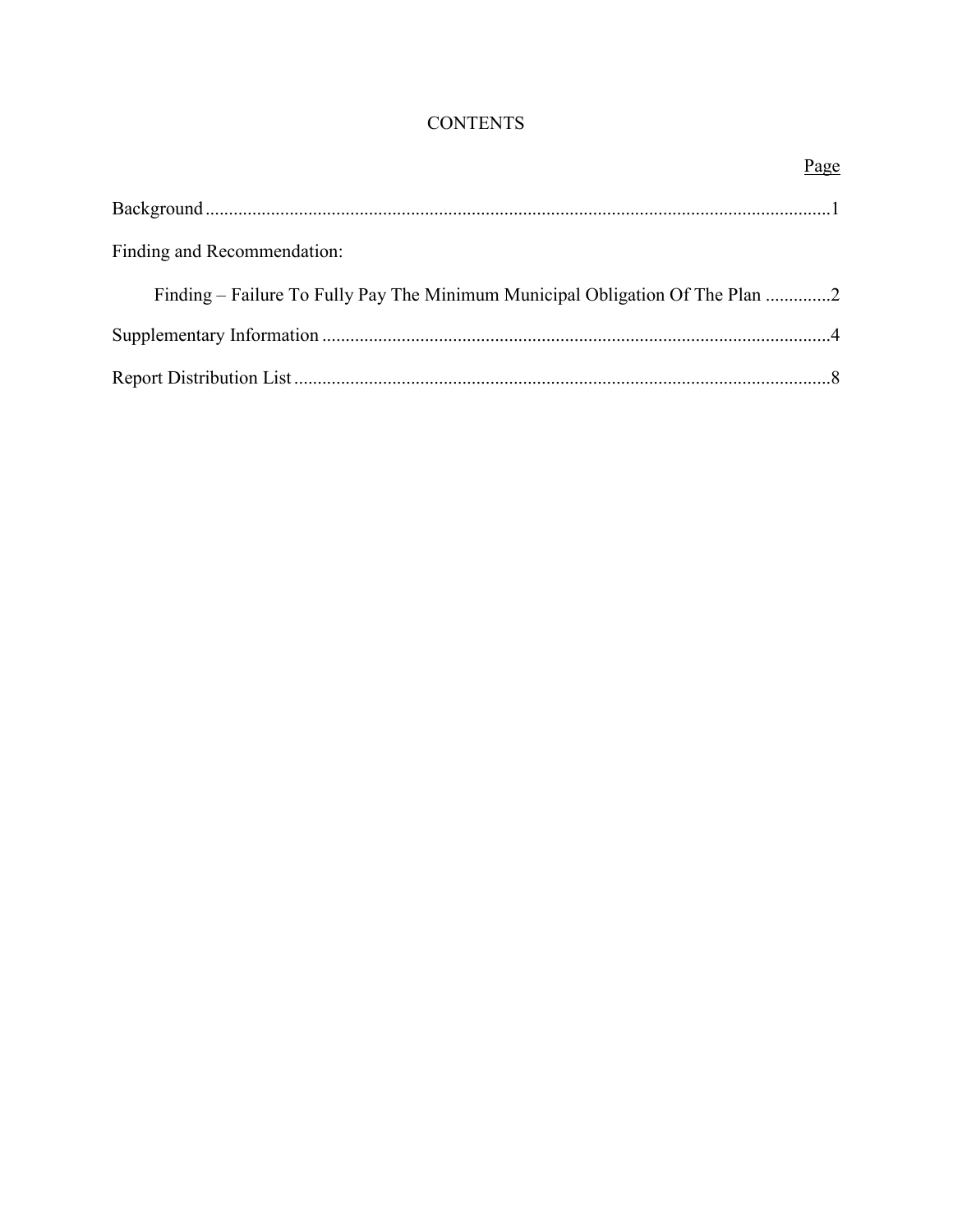## **BACKGROUND**

On December 18, 1984, the Pennsylvania Legislature adopted the Municipal Pension Plan Funding Standard and Recovery Act (P.L. 1005, No. 205, as amended, 53 P.S. § 895.101 et seq.). The Act established mandatory actuarial reporting and funding requirements and a uniform basis for the distribution of state aid to Pennsylvania's public pension plans.

Annual state aid allocations are provided from a 2 percent foreign (out-of-state) casualty insurance premium tax, a portion of the foreign (out-of-state) fire insurance tax designated for paid firefighters and any investment income earned on the collection of these taxes. Generally, municipal pension plans established prior to December 18, 1984, are eligible for state aid. For municipal pension plans established after that date, the sponsoring municipality must fund the plan for three plan years before it becomes eligible for state aid. In accordance with Act 205, a municipality's annual state aid allocation cannot exceed its actual pension costs.

In addition to Act 205, the Bristol Borough Employee's Pension Plan is also governed by implementing regulations published at Title 16, Part IV of the Pennsylvania Code and applicable provisions of various other state statutes.

The Bristol Borough Employee's Pension Plan is a single-employer defined benefit pension plan locally controlled by the provisions of Ordinance No. 898, as amended. As of January 1, 2014, plan participation is closed to new employees who will instead participate in a defined contribution pension plan. The plan is also affected by the provisions of collective bargaining agreements between the borough and its non-uniformed employees. The plan was established August 10, 1970. Active members are required to contribute 6 percent of wages to the plan. As of December 31, 2016, the plan had 14 active members, no terminated members eligible for vested benefits in the future, and 18 retirees receiving pension benefits from the plan.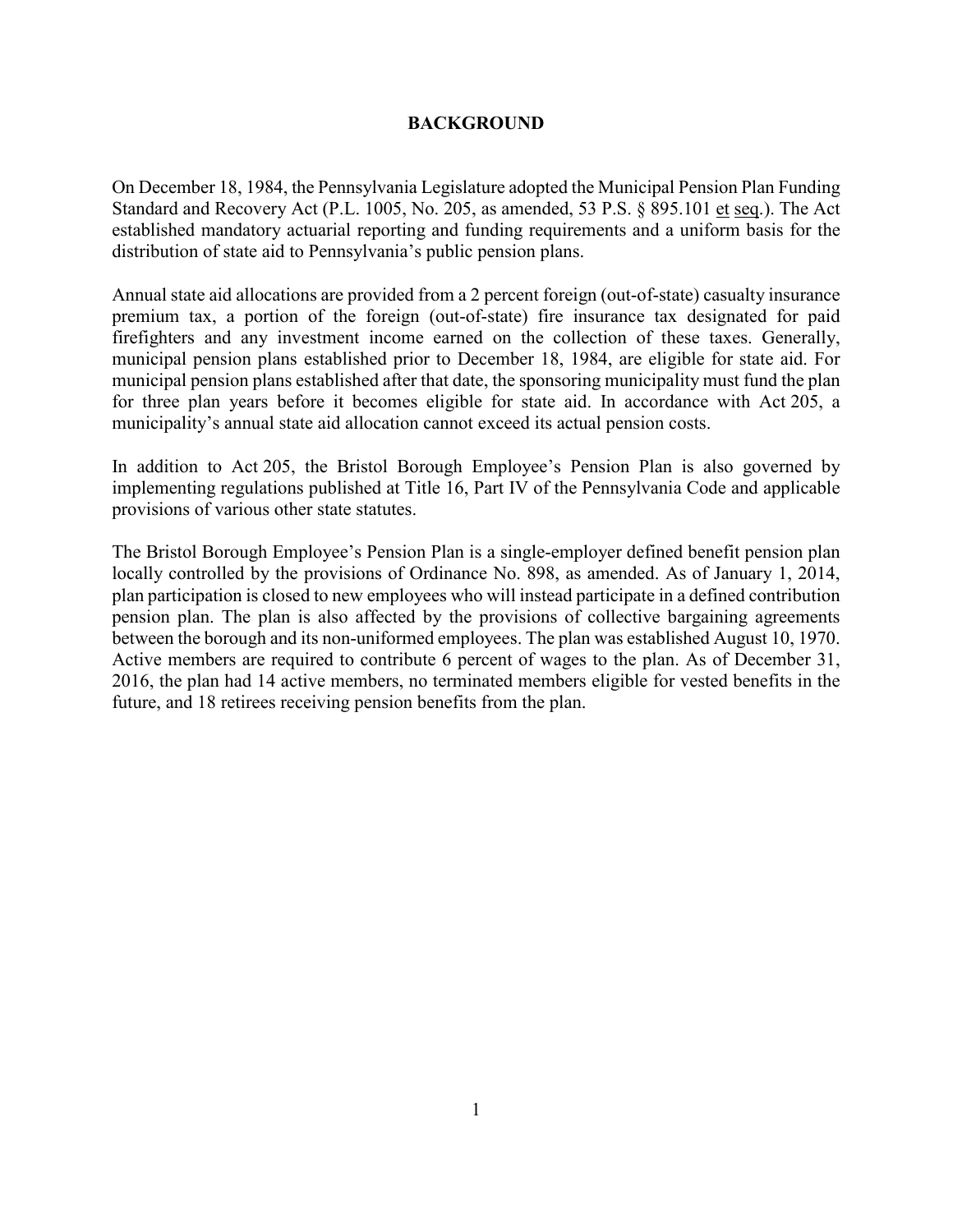## BRISTOL BOROUGH EMPLOYEE'S PENSION PLAN FINDING AND RECOMMENDATION

#### **Finding – Failure To Fully Pay The Minimum Municipal Obligation Of The Plan**

Condition: The municipality did not fully pay the minimum municipal obligation (MMO) that was due to the employee's pension plan for the years 2019 and 2020, as required by Act 205. The municipality had an outstanding MMO obligation of \$151,019 for the year 2019 and \$231,089 for the year 2020 for a total funding deficiency of \$382,108.

Criteria: With regard to the MMO, Section 302(c) of Act 205 states, in part:

Annually, the chief administrative officer of the pension plan shall determine the minimum obligation of the municipality with respect to the pension plan for the following plan year.

Section 302(d) of Act 205 states, in part:

The minimum obligation of the municipality shall be payable to the pension plan from the revenue of the municipality.

Furthermore, Section 302(e) of Act 205 states:

Any amount of the minimum obligation of the municipality which remains unpaid as of December 31 of the year in which the minimum obligation is due shall be added to the minimum obligation of the municipality for the following year, with interest from January 1 of the year in which the minimum obligation was first due until the date the payment is paid at a rate equal to the interest assumption used for the actuarial valuation report or the discount rate applicable to treasury bills issued by the Department of Treasury of the United States with a six-month maturity as of the last business day in December of the plan year in which the obligation was due, whichever is greater, expressed as a monthly rate and compounded monthly.

Cause: Plan officials did not comply with the Act 205 requirements because financial resources were not available to fully pay the MMO.

Effect: The failure to fully pay the MMO could result in the plan not having adequate resources to meet current and future benefit obligations to its members.

Due to the municipality's failure to fully pay the plan's MMOs by the December 31 deadline, the municipality must add the outstanding MMO balance to the current year's MMO and include interest, as required by Act 205.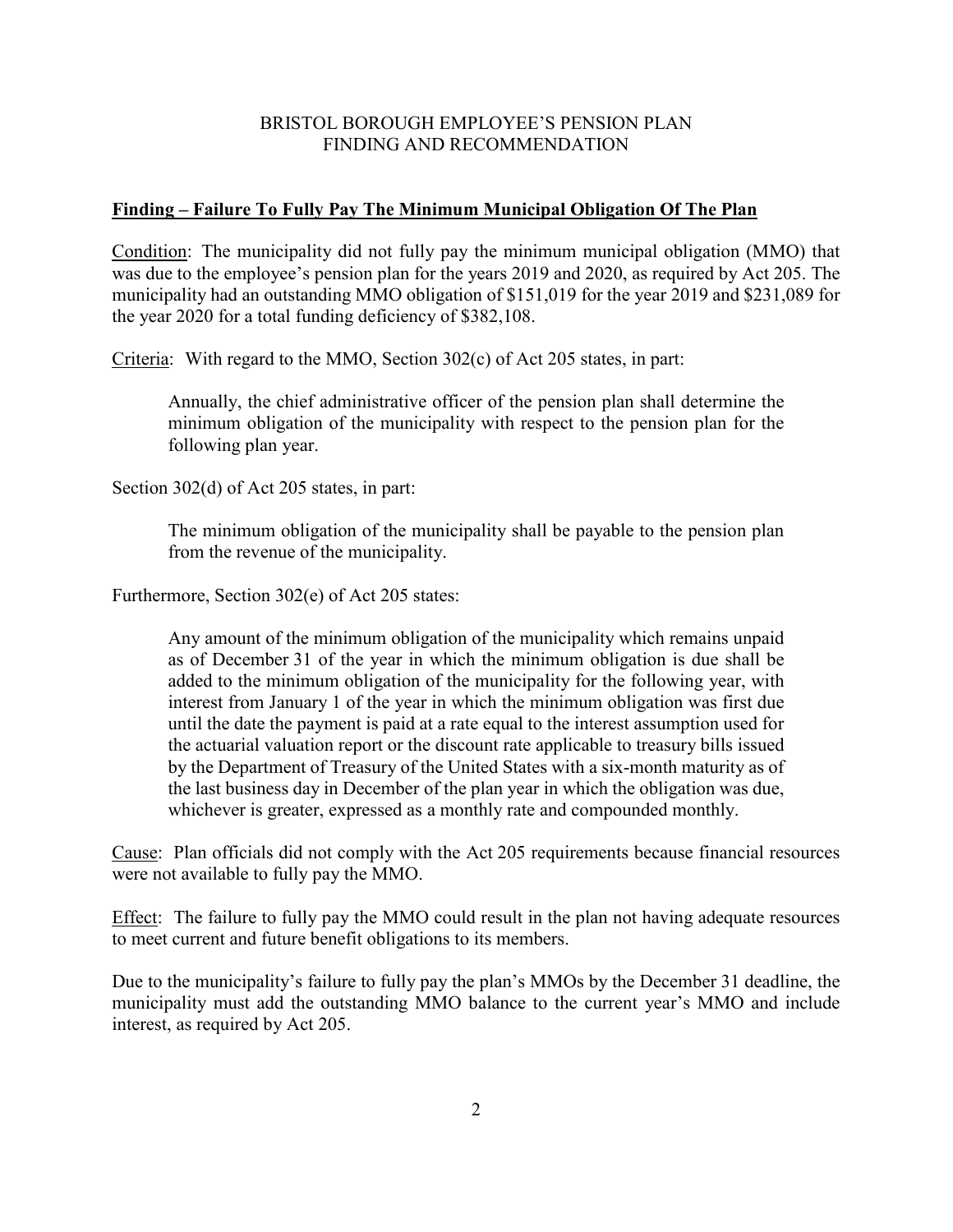## BRISTOL BOROUGH EMPLOYEE'S PENSION PLAN FINDING AND RECOMMENDATION

# **Finding – (Continued)**

Recommendation: We recommend that the municipality pay the outstanding MMO due to the employee's pension plan for the years 2019 and 2020, with interest, in accordance with Section 302(e) of Act 205. A copy of the interest calculation must be maintained by the borough for examination during our next audit of the plan.

Furthermore, we recommend that, in the future, plan officials pay the full MMO due the plan.

Management's Response: Municipal officials agreed with finding without exception.

Auditor's Conclusion: Compliance will be evaluated during our next audit of the plan.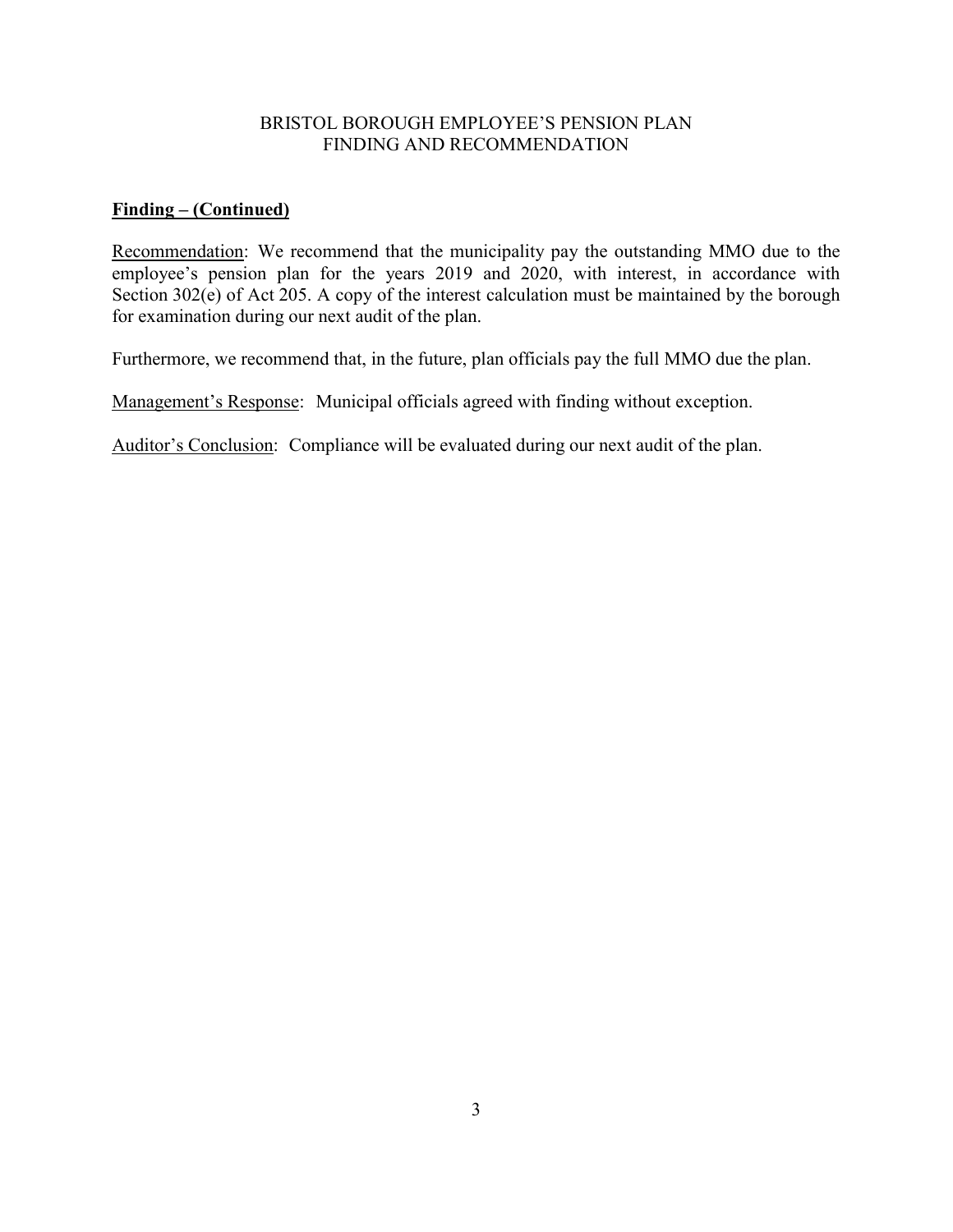## BRISTOL BOROUGH EMPLOYEE'S PENSION PLAN SUPPLEMENTARY INFORMATION (UNAUDITED)

#### SCHEDULE OF FUNDING PROGRESS

Historical trend information about the plan is presented herewith as supplementary information. It is intended to help users assess the plan's funding status on a going-concern basis, assess progress made in accumulating assets to pay benefits when due, and make comparisons with other state and local government retirement systems.

The actuarial information is required by Act 205 biennially. The historical information, beginning as of January 1, 2015, is as follows:

|                | 1)              |                 | 3)             | $\left( 4\right)$ |
|----------------|-----------------|-----------------|----------------|-------------------|
|                |                 |                 | Unfunded       |                   |
|                |                 | Actuarial       | (Assets in     |                   |
|                |                 | Accrued         | Excess of)     |                   |
|                | Actuarial       | Liability       | Actuarial      |                   |
| Actuarial      | Value of        | $(AAL)$ -       | Accrued        | Funded            |
| Valuation      | Assets          | Entry Age       | Liability      | Ratio             |
| Date           | (a)             | (b)             | $(b) - (a)$    | (a)/(b)           |
| $01 - 01 - 15$ | \$<br>2,834,614 | 5,617,956<br>\$ | 2,783,342<br>S | 50.5%             |
| $01 - 01 - 17$ | 2,984,116       | 6,731,726       | 3,747,610      | 44.3%             |
| $01 - 01 - 19$ | 3,297,225       | 7,078,720       | 3,781,495      | 46.6%             |

Note: The market value of the plan assets at 01-01-15, 01-01-17 and 01-01-19 have been adjusted to reflect the smoothing of gains and/or losses over a 5-year averaging period. This method will lower contributions in years of less than expected returns and increase contributions in years of greater than expected returns. The net effect over long periods of time is to have less variance in contribution levels from year to year.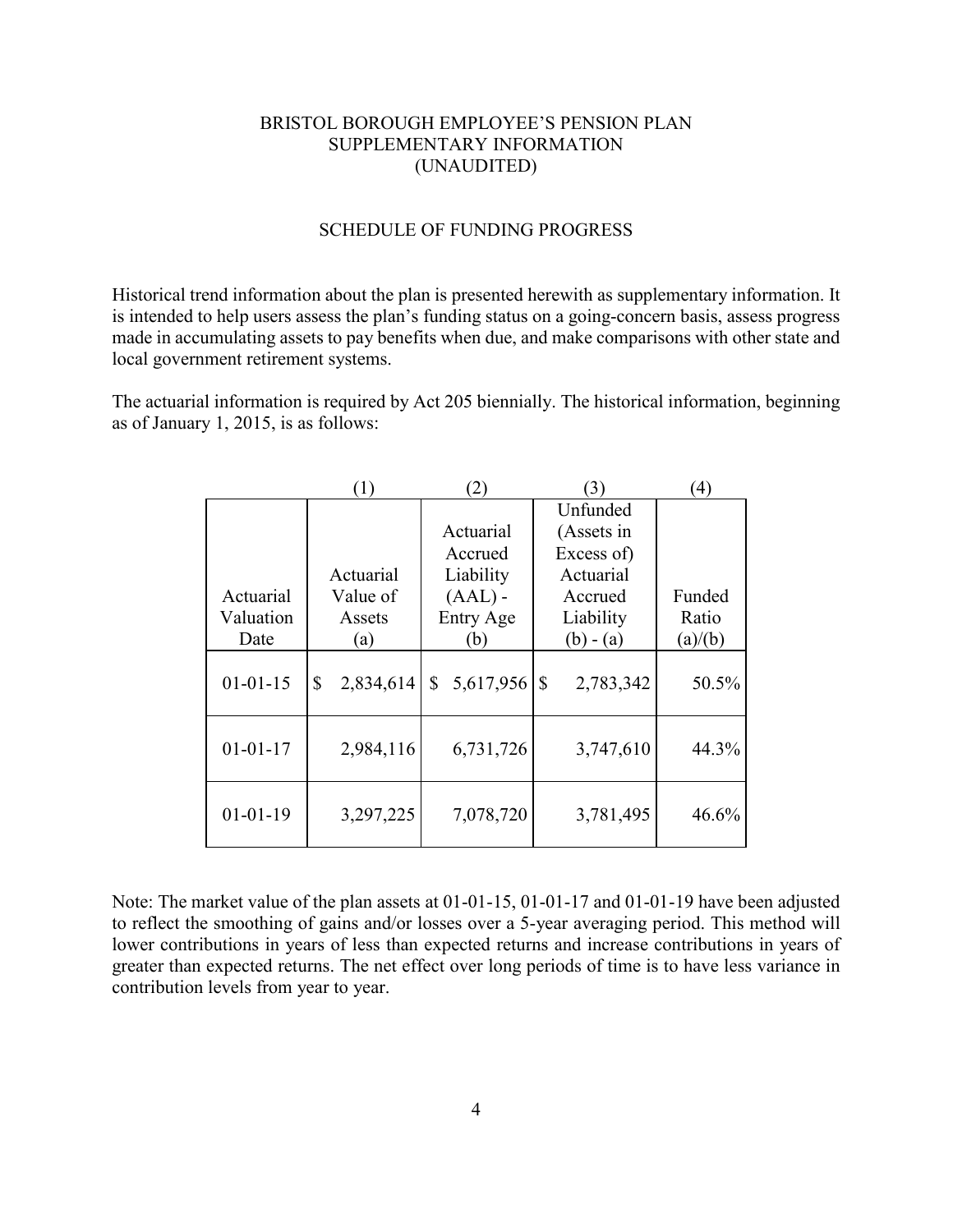## BRISTOL BOROUGH EMPLOYEE'S PENSION PLAN SUPPLEMENTARY INFORMATION (UNAUDITED)

The comparability of trend information is affected by changes in actuarial assumptions, benefit provisions, actuarial funding methods, accounting policies, and other changes. Those changes usually affect trends in contribution requirements and in ratios that use the actuarial accrued liability as a factor.

Analysis of the dollar amount of the actuarial value of assets, actuarial accrued liability, and unfunded (assets in excess of) actuarial accrued liability in isolation can be misleading. Expressing the actuarial value of assets as a percentage of the actuarial accrued liability (Column 4) provides one indication of the plan's funding status on a going-concern basis. Analysis of this percentage, over time, indicates whether the system is becoming financially stronger or weaker. Generally, the greater this percentage, the stronger the plan.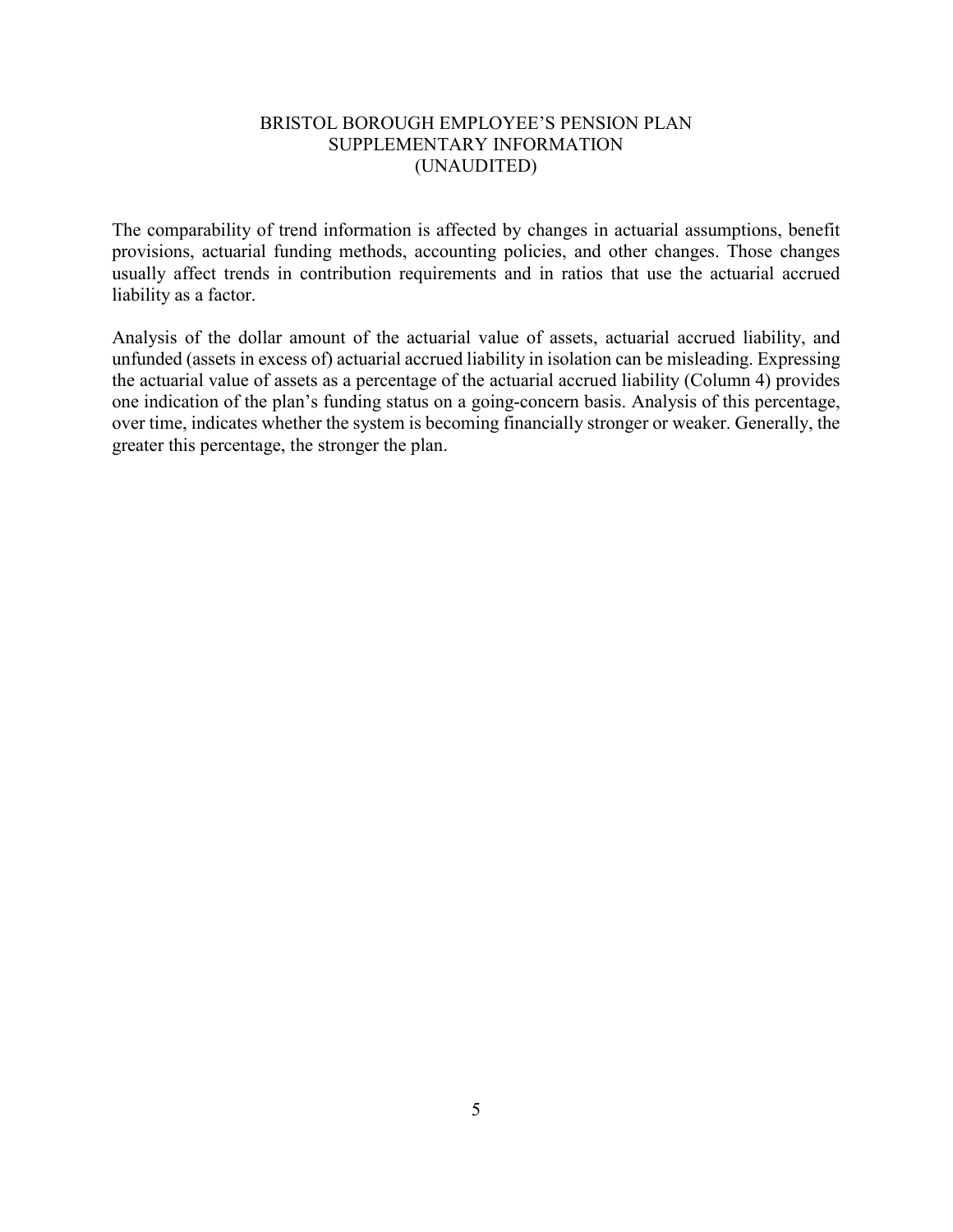# BRISTOL BOROUGH EMPLOYEE'S PENSION PLAN SUPPLEMENTARY INFORMATION (UNAUDITED)

|             |              |             |               |         |              |             | Contributions as<br>a Percentage of |
|-------------|--------------|-------------|---------------|---------|--------------|-------------|-------------------------------------|
|             |              | Actuarially |               |         | Contribution | Covered-    | Covered-                            |
| Year Ended  |              | Determined  |               | Actual  | Deficiency   | Employee    | Employee                            |
| December 31 | Contribution |             | Contributions |         | (Excess)     | Payroll     | Payroll                             |
|             |              |             |               |         |              |             |                                     |
| 2011        | \$           | 260,560     | \$            | 260,560 | \$<br>-      | \$1,370,582 | 19.0%                               |
| 2012        |              | 262,738     |               | 262,738 |              | 1,440,225   | 18.2%                               |
| 2013        |              | 267,436     |               | 267,436 |              | 1,475,181   | 18.1%                               |
| 2014        |              | 275,699     |               | 275,699 |              | 1,438,030   | 19.2%                               |
| 2015        |              | 348,165     |               | 348,165 |              | 1,315,401   | 26.5%                               |
| 2016        |              | 401,158     |               | 401,158 |              | 1,332,244   | $30.1\%$                            |
| 2017        |              | 401,143     |               | 401,143 |              | 1,331,763   | $30.1\%$                            |
| 2018        |              | 402,746     |               | 402,746 |              | 1,383,152   | 29.1%                               |
| 2019        |              | 553,765     |               | 402,746 | 151,019**    | 1,419,969   | 28.4%                               |
| 2020        |              | 603,190     |               | 372,101 | 231,089**    |             | *                                   |

# SCHEDULE OF CONTRIBUTIONS

\* Due to the timing of this audit, covered-employee payroll for 2020 was not provided in this schedule.

\*\* Refer to the finding and recommendation section of this report.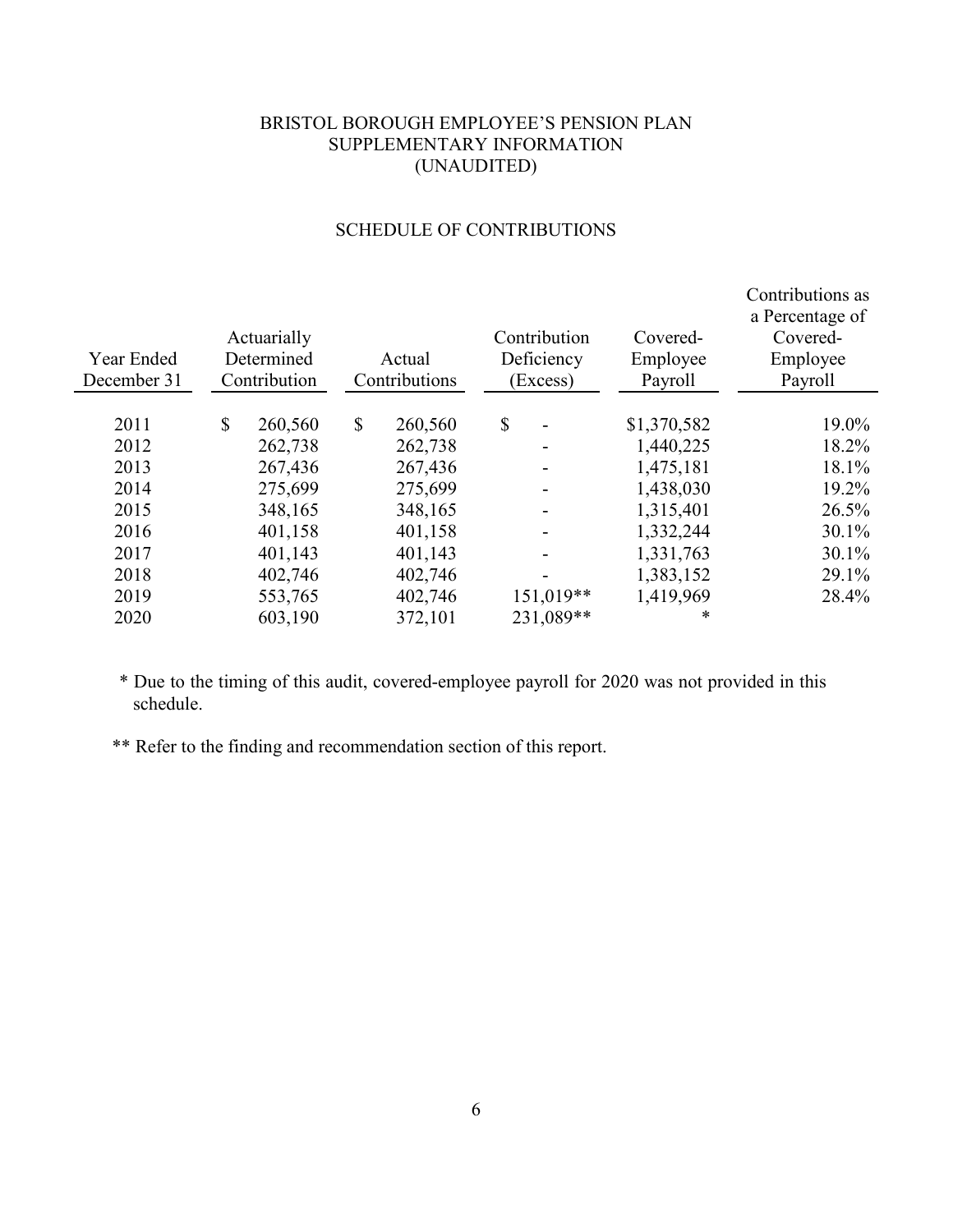# BRISTOL BOROUGH EMPLOYEE'S PENSION PLAN SUPPLEMENTARY INFORMATION NOTES TO SUPPLEMENTARY SCHEDULES (UNAUDITED)

The information presented in the supplementary schedules was determined as part of the actuarial valuation at the date indicated. Additional information as of the latest actuarial valuation date follows:

| Actuarial valuation date      | January 1, 2019              |
|-------------------------------|------------------------------|
| Actuarial cost method         | Entry age normal             |
| Amortization method           | Level dollar                 |
| Remaining amortization period | 10 years                     |
| Asset valuation method        | Fair value, 5-year smoothing |
| Actuarial assumptions:        |                              |
| Investment rate of return     | $8.0\%$                      |
| Projected salary increases    | $5.0\%$                      |
| Cost-of-living adjustments    | None assumed                 |